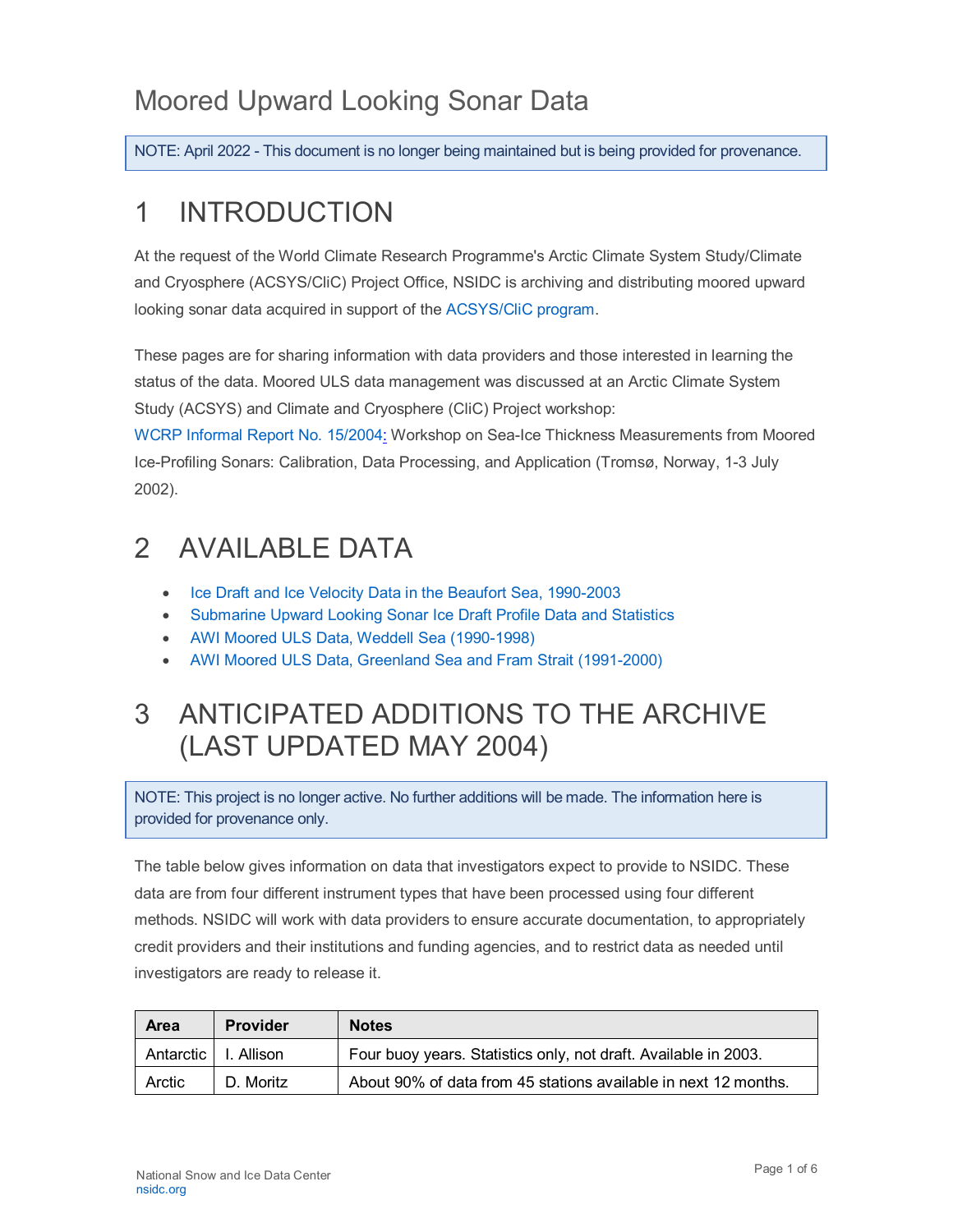| Arctic | H. Melling          | Spring 1990 - autumn 1999, 26 station-years from eight sites<br>(nearly continuous record from two of these sites). |  |  |
|--------|---------------------|---------------------------------------------------------------------------------------------------------------------|--|--|
| Arctic | E. Fahrbach         | EPOCH data. About 25 buoy years, about 10 more moorings.                                                            |  |  |
| Arctic | T.B. Løyning        | Fram Strait, 79°N Latitude, 1990-2000                                                                               |  |  |
| Arctic | А.<br>Proshatinslag | Three moorings in Canada Basin. Deployed August 2003, to be<br>recovered August 2004.                               |  |  |

## 4 MOORING LOCATION MAP (LAST UPDATED MAY 2004)

The map and mooring information were provided by Humfrey Melling, Institute of Ocean Science, Sidney, British Columbia, and Ignatius Rigor, University of Washington, Seattle.

Map isobaths are 2500 m. Oil company installations in the Okhotsk, Pechona, and Caspian Seas are not shown.

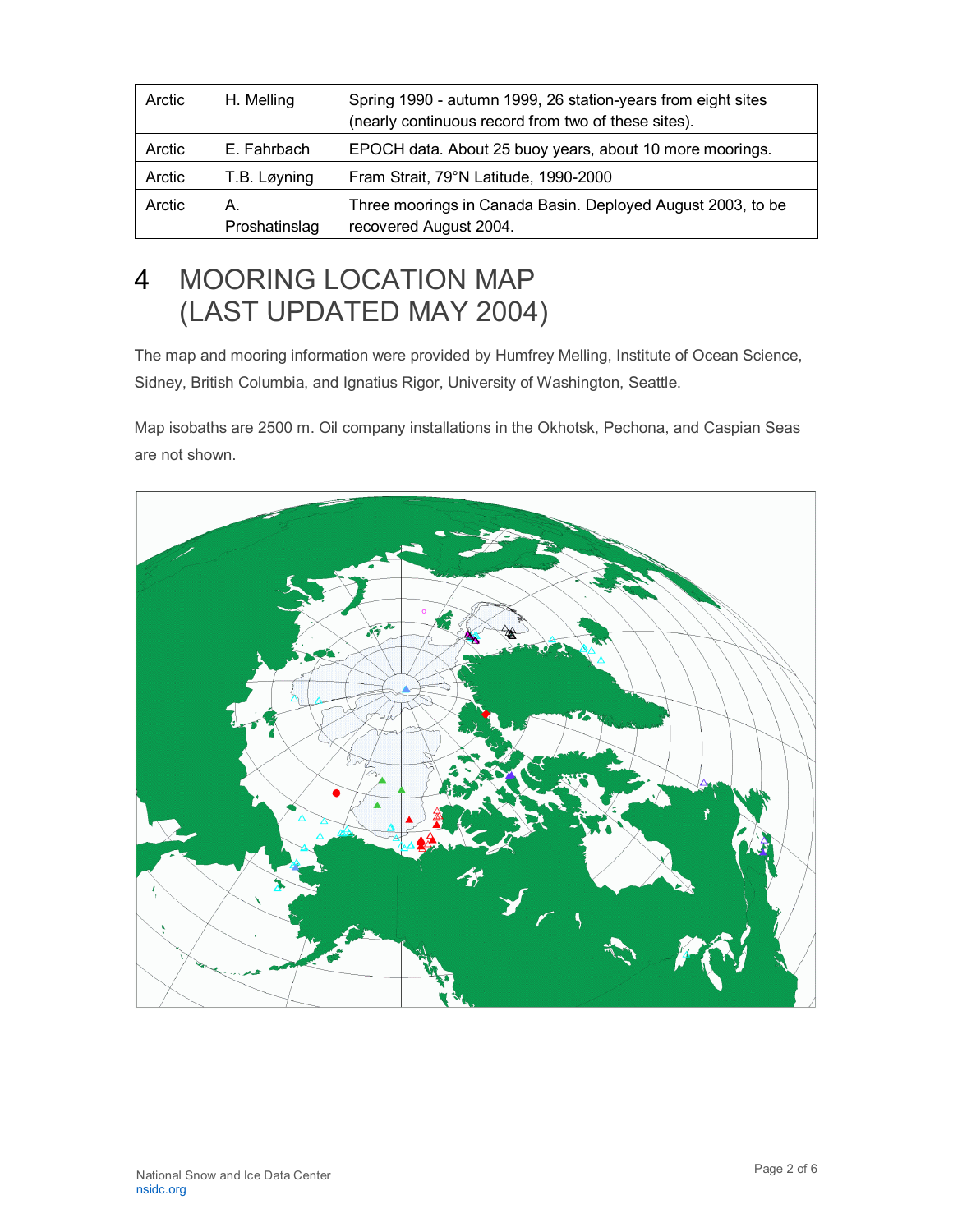| Investigator            | Symbol | <b>Status</b>                        |
|-------------------------|--------|--------------------------------------|
| Dick Moritz (APL UW)    |        | currently deployed                   |
|                         |        | recovered deployments                |
| Fahrbach (AWI)          | đ      | recovered                            |
| Hansen/Loyning (NPI)    |        | recurring deployments in Fram Strait |
| Melling & collaborators |        | currently deployed (IOS)             |
|                         |        | recovered deployments (IOS)          |
|                         |        | currently deployed (IOS/NOAA)        |
|                         |        | currently deployed (IOS/NSF)         |
| Proshutinsky (WHOI)     |        | currently deployed                   |
| Prinsenberg (BIO)       |        | currently deployed                   |
|                         |        | recovered deployments                |

# 5 FOR DATA PROVIDERS

### 5.1 Contents Recommended for Data Files from Moored Ice-Profiling Sonar

Finalized by T. Løyning, H. Melling, and F. Fetterer, 10 July 2003. Based on discussions at the ACSY/CliC Moored Upward Looking Sonar Workshop, in Tromso Norway, 1-3 July 2002, and at the ACSYS ULS workshop in Oslo, 1994.

### 5.1.1 Data File Description

For each mooring, archived data should include an ice draft time series file, a velocity time series file (optional), a raw data file, and a statistical data file. The contents of these are described below.

- 1. Draft Time Series Data File
	- This file must contain a header with the following items:
		- Latitude, Longitude
		- Water depth (m)
		- Depth of instrument (m)
		- Start time, End time, Sampling interval
		- Instrument type and serial number
		- Sonar frequency (Hz)
		- Sonar beamwidth (degrees)
		- Sonar source level (dB re 1 micropascal at 1 meter)
		- Sonar sensitivity (dB re 1 volt per micropascal)
		- Responsible agency
		- Processing algorithm (Include text describing the algorithm, or a reference to other documents that provide this information. The documentation should also indicate how estimates are corrected for offsets, including the footprint correction.)
	- The following variables must be included in the data file:
		- Time (decimal days of the year of deployment)
		- Ice draft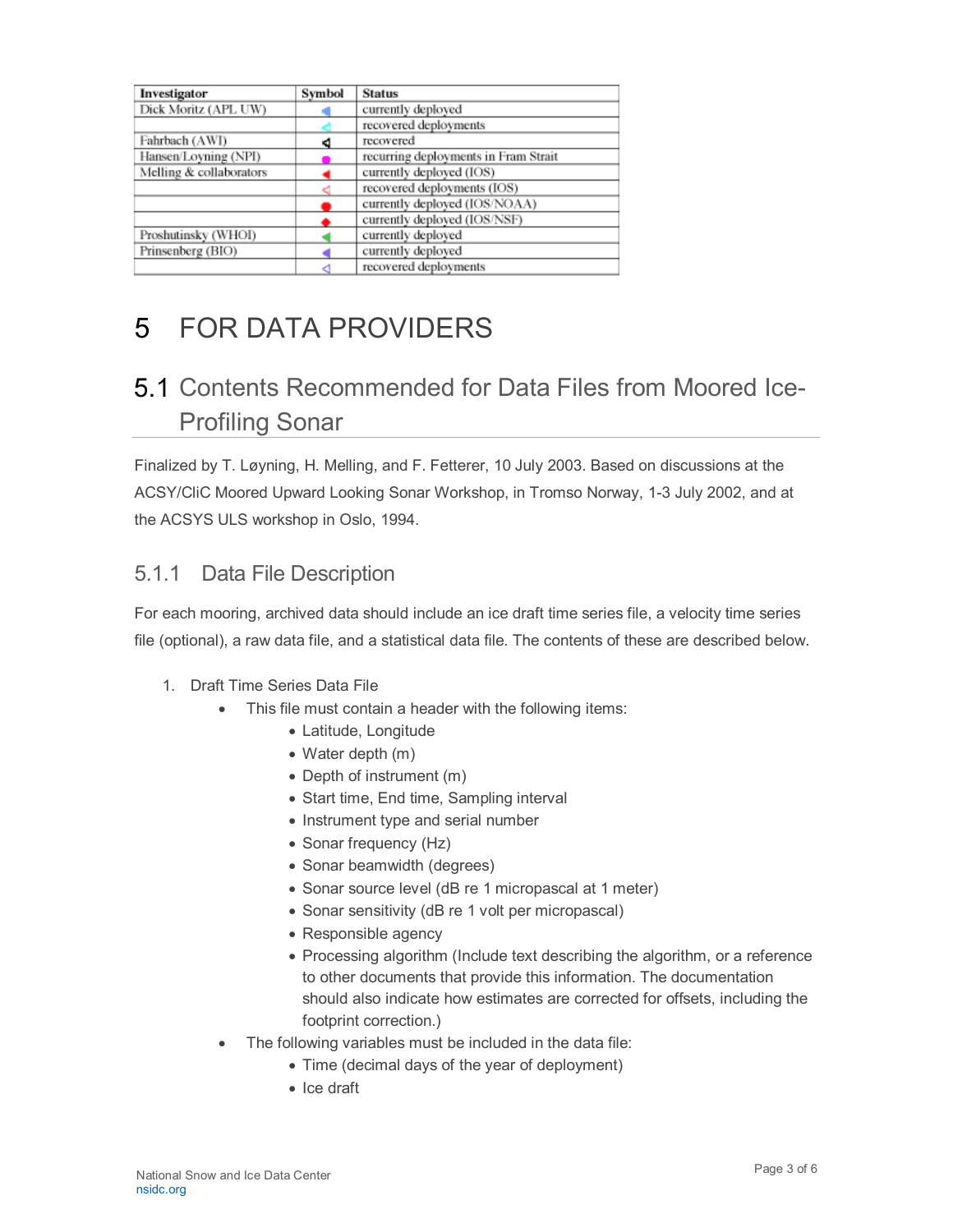- Depth of sonar (Depth should be computed from total hydrostatic pressure, sea-level atmospheric pressure, and ocean-density profile when possible. Ancillary documentation should be provided describing how depth is computed and the data sources used.)
- The following variables are optional:
	- Pressure at sonar
	- Temperature at sonar
	- Flag (indicates if the estimated value of ice draft is classified as open water (0), ice (1), or not classified (2).
- The dimension of the variables shall be as follows:
	- Time: decimal days to five decimal places
	- Ice draft: meters to two decimal places
	- Sonar depth: meters to two decimal places
	- Pressure: bars to three decimal places
	- Temperature: degrees C to two decimal places
	- Flag: dimensionless
	- Missing data should be denoted by -99.99.
- 2. Velocity Time Series Data File

This file is optional. When ice velocity information is available, a velocity time series is a useful addition, given that PDFs of ice draft from temporal and pseudo spatial series can differ considerably, and ice velocity is needed to construct pseudo spatial series.

- This file must contain a header with the following items:
	- Latitude, Longitude
	- Start time, End time, Sampling interval
	- Averaging interval (relevant to resolution of tidal currents)
	- Method of deriving ice velocity
	- Type of velocity (Lagrangian or Eulerian)
	- Instrument type and serial number (if relevant)
	- Responsible agency
	- Processing algorithm (with text describing the algorithm, or a reference to other documents that provides this information.)
- The following variables should be included in the data file:
	- Time (decimal days of the year of deployment with 5 decimal places)
	- Ice speed east (centimeters per second with 1 decimal place)
	- Ice speed north (centimeters per second with 1 decimal place)
- Alternatively, the following variables may be used:
	- Speed of drift (centimeters per second with 1 decimal place)
	- Heading of drift (pointing direction of motion vector in degrees clockwise from true North with decimal place)
	- Missing data should be denoted by –999.9999 or –999.9 as appropriate, in time, speed, and heading fields, as appropriate.
- 3. Raw Data File

It is important to archive raw data in case improvements in processing algorithms are made, or errors in processing are discovered. The raw data file should be archived at a data center, for example, the NSIDC/World Data Center for Glaciology, Boulder, as well as with the home institution. The home institution is free to specify the terms under which the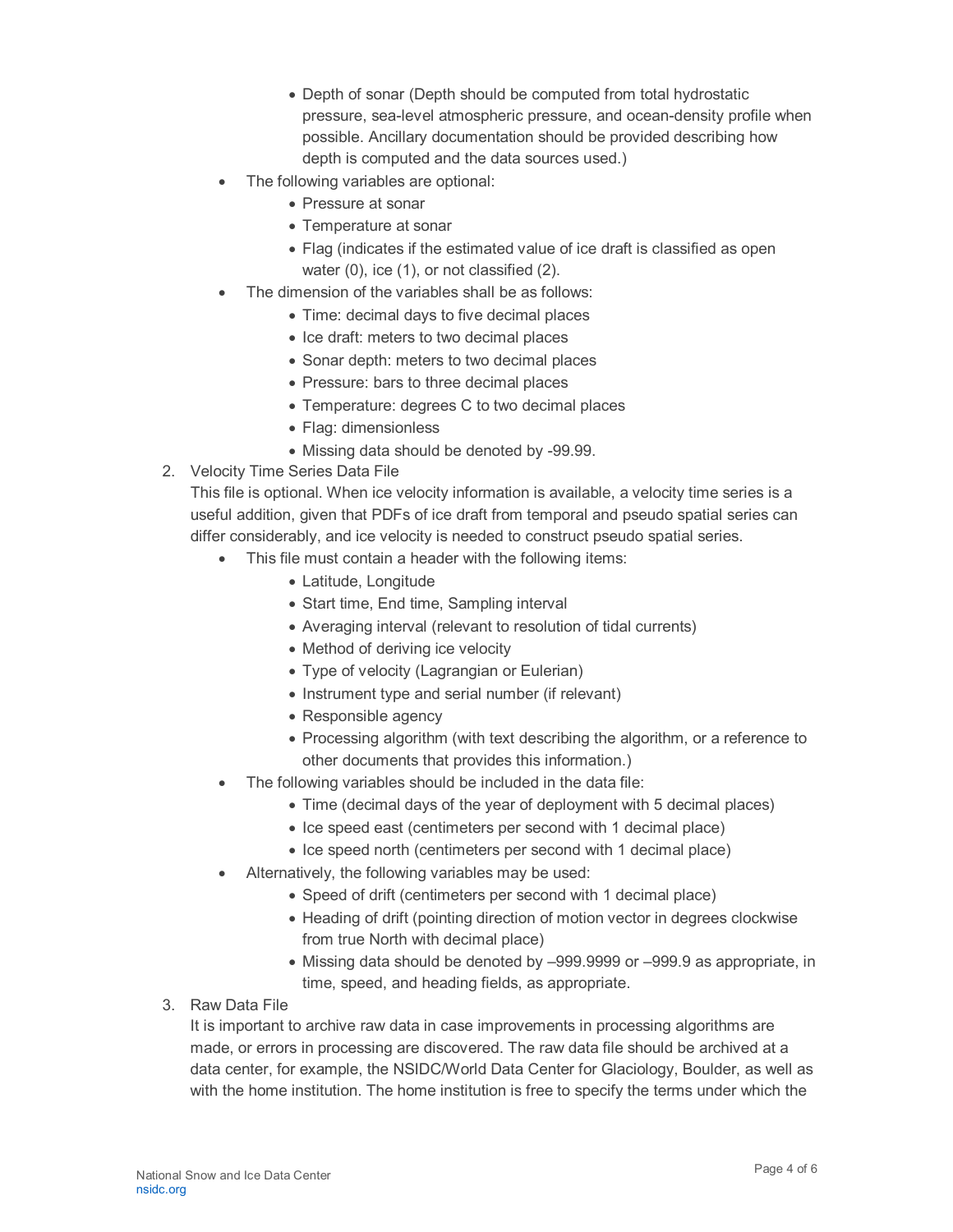raw data file may or may not be distributed. The raw data file may remain in its original format, or in the format most convenient for the home institution.

4. Statistical Data File

The statistical data file must contain the same header information as the time series data file. In addition, the header file should contain information on how statistics are computed, or alternatively, this information can be provided in separate documentation with a proper reference in the header file.

The following statistical variables should be calculated from the time series using monthlong intervals. Drafts flagged as missing data are not included.

- Mean ice draft, including open water. This is the unconditional average.
- Mean ice draft, excluding open water
- The mean concentration of ice cover, computed as the fraction of data with draft exceeding the upper bound of the first bin
- The fraction of drafts not classified (that is, the fraction of drafts flagged as missing)
- The maximum, the minimum, the 5th percentile and the 95th percentile of ice drift speed (optional)
- The maximum, the minimum, the 5th percentile and the 95th percentile of ice draft
- The fraction of available data in bins for ice draft that are 0.1 m in width. Bins are centered at values of 0.0, 0.1, 0.2, ... M, where M is the largest integral multiple of 0.1 m that is less than the maximum ice draft. That is, Bin1 (-0.05, 0.05), Bin2 (0.05, 0.15), etc. The fraction of data with draft less than -0.05 m should also be reported.

#### 5.1.2 Documentation

Ancillary documentation should be provided and should include at a minimum, a description of file naming conventions and file formats, and information on the following subjects:

### 5.1.3 Draft Time Series Data File

A general description of the processing algorithms used, or a reference to other documents that provide this information. Details should include:

- A description of the procedure used to identify and flag, if the flag is used, patches of the sea surface that are free of ice. If the procedure differs in the melting season from that used in the freezing season, that should be described as well.
- A description of how the apparent draft of these occasional ice-free patches has been used to calibrate the drafts computed for ice at all intervening pings. This will include, for example, information on the method used to interpolate the draft correction from ice-free calibration tie-points to the times of every ice observation in the record.
- An indication of the frequency of occurrence by month of zero-draft calibration points. This statistic will give users some indication of the density of calibration tie-points in the time series, and therefore of the relative precision of the calibration to zero draft.
- A description of how draft estimates are corrected for any other offsets, including the footprint (field of view) correction, and any corrections for mooring motion.